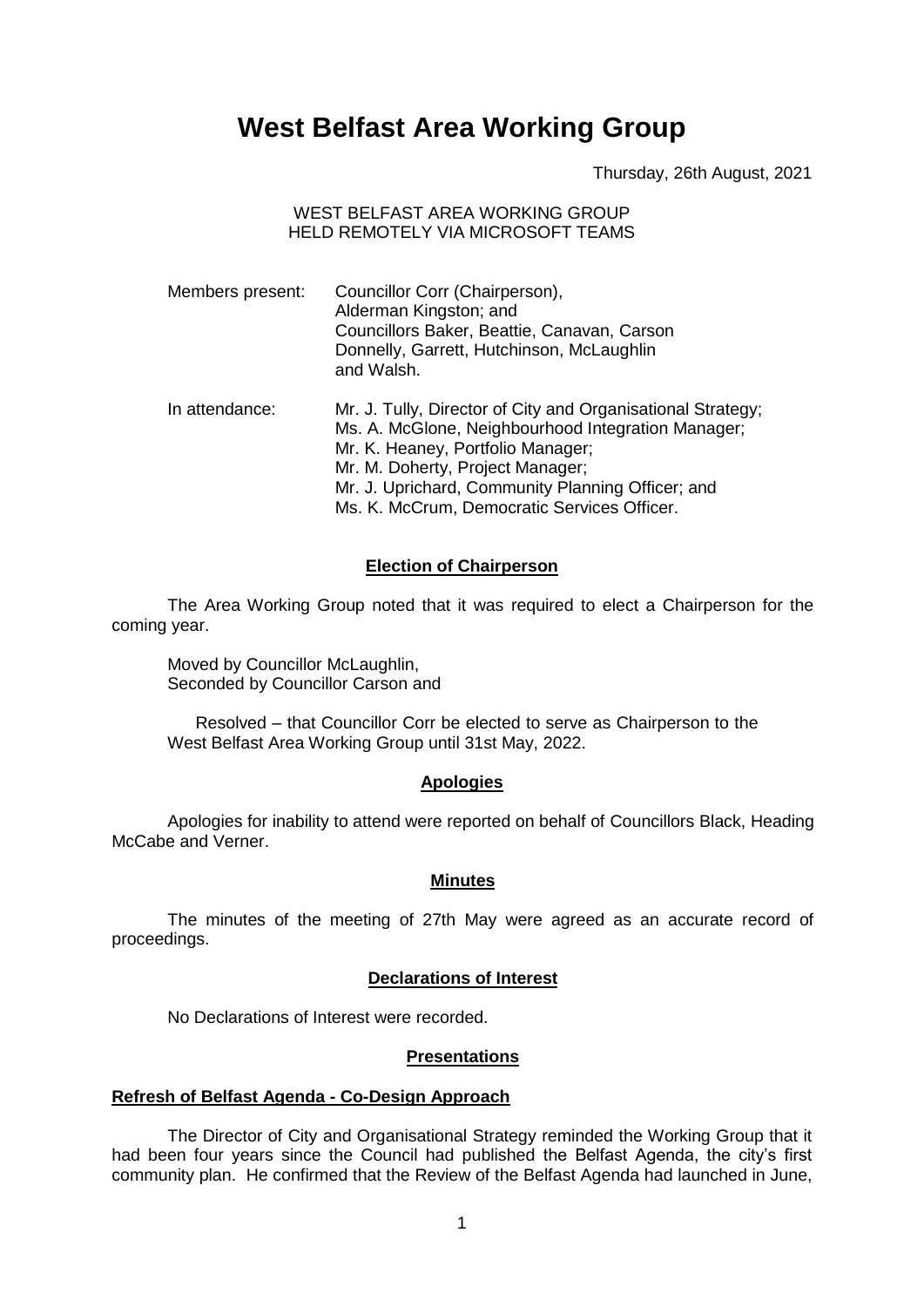and that there was a legislative requirement to publish an updated Belfast Agenda by April, 2022.

He advised that the aim was to build a society that values and takes care of people of all ages and to make sure that everyone had the opportunity to reach their full potential, and that this was Members and partners chance to influence the focus in the next four years.

A promotional launch video was played which showed the intended engagement programme to encourage all partners to contribute. The Director explained the timeline for the review process and confirmed that consultation of the draft plan was proposed to take place between January and March 2022.

He advised that co-design was a central principle which had been adopted to review the Belfast Agenda and by the end of March 2022, the Council wished to co-design an updated Belfast Agenda.

He provided an overview of an updated Belfast Agenda 'city strategy' document which included the Council's long-term vision and outcomes, population indicators (how success would be measured) and the new 4-year priorities.

He described the 8 priority themes for 2022 – 2026 which included: Economic Recovery; Employability and Skills: Educational Attainment; Housing; Community Recovery and Neighbourhood Regeneration; Health Inequalities; Climate Resilience and Sustainability; and Active and Sustainable Travel. He added that feedback had underlined the need for these themes to be cross-cutting.

He explained that this would include Underpinning Delivery Action Plans which included actions to deliver the 4-year priorities and would be based on criteria such as:

- Partnership activity providing collaborative gain / not business as usual activity;
- Designed to contribute to the Belfast Agenda outcomes / deliver wellbeing for Belfast residents; and
- Include 'area specific' elements making the 'Belfast Agenda' more meaningful to communities.

The Director provided details of the progress of the launch to date and planned engagement events of targeted groups. He highlighted that an Elected Member Workshop had been planned for Friday, 3rd September.

The Director encouraged the Working Group to get involved and continue the Belfast Conversation and help shape Belfast's future. He advised that the survey was online at yoursay.belfastcity.gov.uk and would be advertised via the Council's Social Media Channels and further information would be sent to Members to disseminate and share with relevant groups. He also advised that hard copies of the survey were available at local libraries, community centres and leisure centres.

In response to a question as to how success would be measured, the Director advised that in refining the priorities, it would be important to understand what needed to be monitored. He added that a partnership existed with Queens University to assist with this work, particularly around area-based analysis. The Portfolio Manager confirmed that there was a commitment to publish the supporting Action Plans alongside the Belfast Agenda, which would provide further transparency and accountability.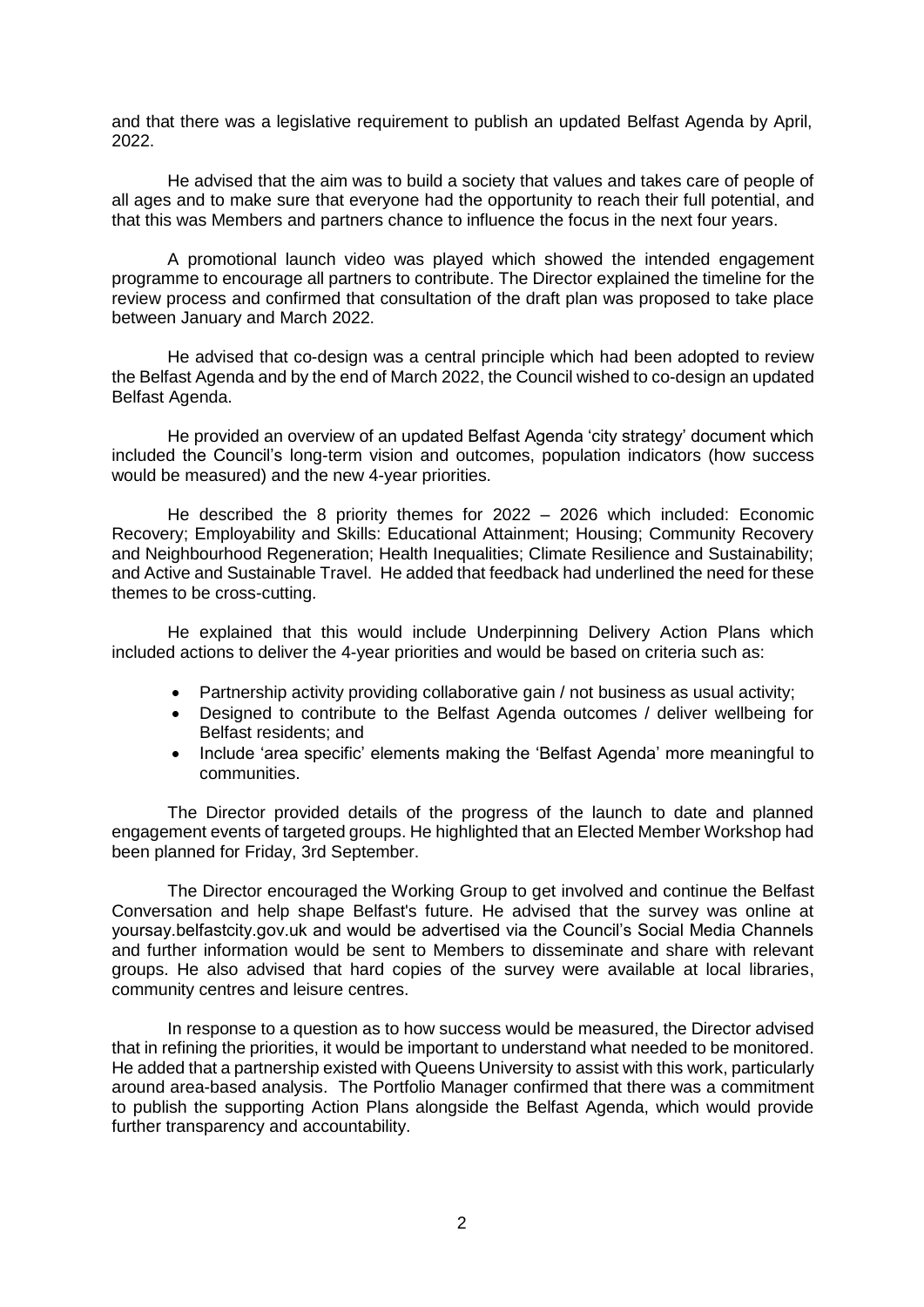A Member questioned when the next Statement of Progress would be published and asked if further detail could be provided in the future, in particular, a breakdown of the statistics provided to demonstrate the differences that were being made.

The Director advised that the next Statement of Progress would be produced alongside the Belfast Agenda refresh (November 2021- March 2022), and agreed that further work was needed to develop a supporting outcomes framework to measure success that would enable regular updates to be provided to Elected Members.

The Working Group noted the information provided and welcomed the review of the Belfast Agenda.

## **Future Planning Model: Integrated Care System**

Mr. B. Nelson, Co-Director of Public Health, Belfast Health and Social Care Trust, provided an overview of the Department of Health's consultation into a proposed new model of planning and managing services through an Integrated Care System.

The Working Group was advised that this was defined as "A collaborative partnership between organisations and individuals with a responsibility for planning, managing, and delivering care, services and interventions to meet the health and wellbeing needs of the local population and which, through taking collective action, deliver improved outcomes for individuals and communities and reduce health inequalities.*"*

The challenges facing the health and social care sector were outlined, as were the social determinants of health, including socioeconomic factors, physical environment, heath behaviours, and health care.

The Co-Director explained that the current commissioning system had been found to be overly bureaucratic and lacking in clarity of accountability of decision making, and so with the closure of the Health and Social Care Board, the Local Commissioning Group's would also cease.

He advised that the Health Minister had granted approval for a programme of work to develop an Integrated Care System (ICS) model in NI which would adhere to the principles of delegated local level decision-making and funding (with the exception of specialised services to be planned, managed and delivered regionally), and support an outcomes based approach underpinned by accountability*.*

The Working Group was presented with the principles and values which underpinned the emerging Framework, as well as the proposed 4-tiered model, as set out below, which adopted a population health needs approach informed by local intelligence:

- Regional Group regional coordination, oversight and accountability planning and managing specialist services;
- 5 Area Integrated Partnership Boards (AIPBs) Local planning and delivery based on identified population needs in the local area in line with the strategic direction;
- Locality Groups Integrated Care Partnerships (ICPs), GP Federations and Community Pharmacies linking with Community Planning – supporting and delivering interventions at a local level supporting AIPBs;
- Community Groups GP Practices, Multi-Disciplinary Teams (MDTs), voluntary and community groups and organisations – supporting and delivering interventions at a community level.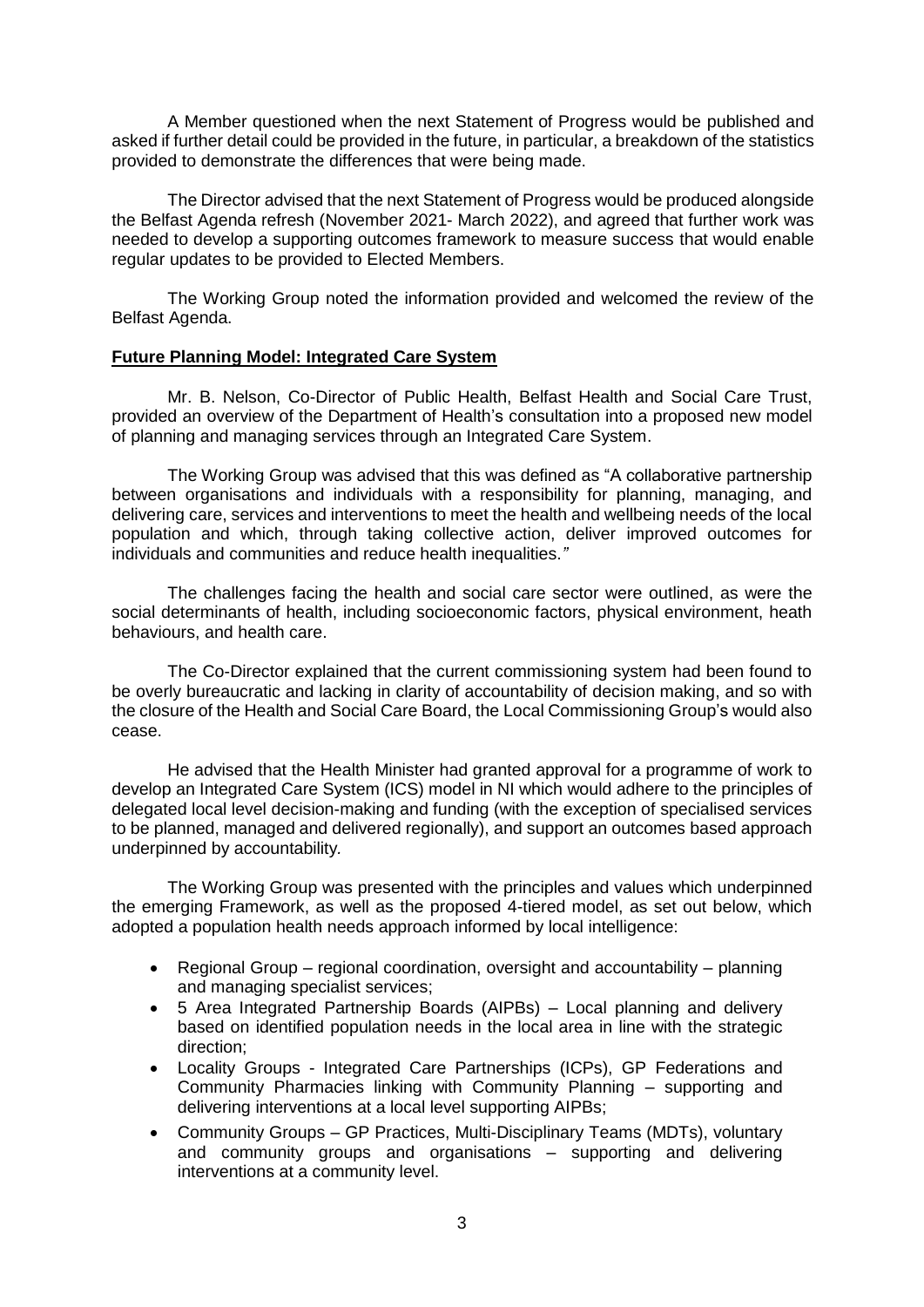The Co-Director presented the proposed membership model for the Area Integrated Partnership Boards (AIPBs), which included involvement beyond the Health and Social Care Trust, including GPs, the Public Health Agency, Community Planning, service users and community and voluntary representatives.

He confirmed that following the consultation period, it was envisioned that the ICS model would be implemented by March/April 2022, after which it would be reviewed and refreshed as necessary.

The Chairperson thanked Mr. Nelson for his presentation, and welcomed the locality approach. He also underlined the importance of ongoing relationships between the ICS model and local Elected Members.

A Member commented on the positive partnership working that had been demonstrated throughout the Covid-19 pandemic, and emphasised the importance of having a strategic direction when setting up new partnerships, with the needs, actions and outcomes clearly articulated. The Co-Director agreed that a framework was important so as to ensure consistency alongside local flexibility.

After discussion, the Working Group noted the information that had been provided.

## **Request to Present - The Roddy McCorley Historical Society**

The Working Group agreed to receive a presentation from the Roddy McCorley Historical Society at the next meeting of the West Belfast Area Working Group. It was noted that the Lagmore Youth Project would also be delivering a presentation at the meeting.

# **Forward Planning Emerging Opportunities**

The Neighbourhood Integration Manager provided an update on priority areas of work within the City and Neighbourhoods Department which, if agreed, would form the focus of the West Belfast Area Working Group in the months ahead.

She advised that Community Infrastructure and Capacity Pilot projects were being proposed, identifying one group in each area of the city that could be supported to develop their capacity. She added that discussions were underway with partners regarding financial support for the process, and that ideas would be developed and a list of proposals brought to a future meeting for agreement.

In relation to the Alleyway Transformation Programme, she stated that work was ongoing in a bid to transform and green alleyways, and that an update would be brought to the Strategic Policy and Resources Committee and then to the Area Working Groups in order to refine and agree the list of priorities.

Regarding Peace Plus, the Neighbourhood Integration Manager informed the Group that the project would continue to be funded by the European Commission, however, the content of the programme was yet to be agreed with SEUPB. She explained the proposal that localised action plans would be co-designed with communities, with a view to the Area Working Groups refining the range of interventions, which could include youth development programmes, health and well-being, community regeneration projects, initiatives to build positive relations and social innovation. She confirmed that timeframes were still to be confirmed but it was envisioned that submission of the Plans would be between March and June 2022.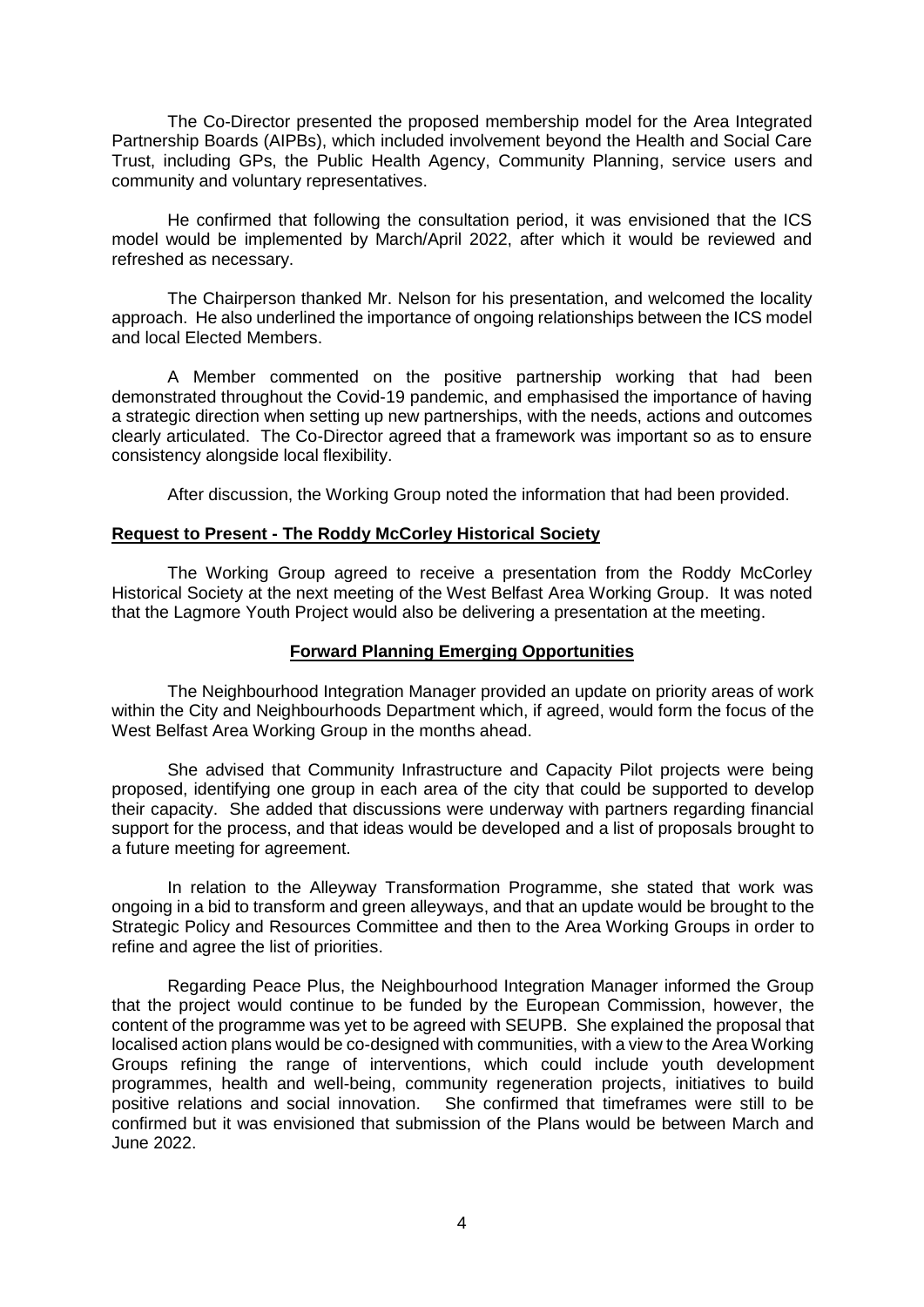A Member welcomed the Community Infrastructure and Capacity Pilot in light of previous discussions about the number of large scale housing developments under construction where plans existed to include community facilities within them, but no strategies were in place for how this would be managed.

Another Member raised concerns that just one group would be chosen in each area of the city given the need in West Belfast, and asked that a group from the Shankill area be included in the list provided to the Area Working Group.

After discussion, the Working Group noted the updates provided and welcomed further information at the next meeting of the Working Group.

## **Physical Programmes Update**

The Project Manager provided an update on the progress of those projects under a range of funding streams, including the Local Investment Fund (LIF), the Belfast Investment Fund (BIF), Social Outcome Fund (SOF), Capital Programme, and externally funded programmes.

## *Local Investment Fund (LIF)*

He explained that since the last meeting, a number of projects had been completed, and provided an update as follows:

| LIF Ref         | <b>PROJECT</b>                                                | <b>LIF</b><br><b>FUNDING</b> | <b>STAGE</b>          | <b>STATUS</b>                                                                                                                                                                                                                            | <b>ACTION/RECOMMENDATION</b>                                                                                                   |
|-----------------|---------------------------------------------------------------|------------------------------|-----------------------|------------------------------------------------------------------------------------------------------------------------------------------------------------------------------------------------------------------------------------------|--------------------------------------------------------------------------------------------------------------------------------|
| <b>WLIF2-10</b> | <b>St James</b><br>Community<br>Forum                         | £115,000                     | Recently<br>completed | Project recently completed in May 2021. Project<br>has received extremely positive media and local<br>support. Final account currently being<br>completed.                                                                               | Continue engagement with the<br>group re post monitoring.<br>Final account update to be<br>brought in the next AWG<br>meeting. |
| <b>WLIF2-28</b> | <b>Belfast</b><br><b>Orange Hall</b><br><b>Clifton Street</b> | £65,000                      | Recently<br>completed | Building upgrades project recently completed.<br>Link to SOF project.                                                                                                                                                                    | Continue engagement with the<br>group re post monitoring.                                                                      |
| <b>WLIF2-25</b> | Woodvale<br><b>Cricket Club-</b>                              | £33,000                      | Complete              | Upgrade to enable the creation of a large<br>upstairs hall. Project fully complete.                                                                                                                                                      | Continue engagement with the<br>group re post monitoring.                                                                      |
| <b>WLIF2-26</b> | St. Matthew's<br><b>Parish Church</b><br>Hall                 | £35,000                      | Complete              | Building upgrades. Project fully complete.                                                                                                                                                                                               | Continue engagement with the<br>group re post monitoring.                                                                      |
| <b>WLIF2-27</b> | <b>West Belfast</b><br>Orange Hall -                          | £17,000                      | Complete              | Building upgrades. Project fully complete.                                                                                                                                                                                               | Continue engagement with the<br>group re post monitoring.                                                                      |
| <b>WLIF2-30</b> | St. John GAC                                                  | £17,000                      | Complete              | Project complete.                                                                                                                                                                                                                        | Continue engagement with the<br>group re post monitoring.                                                                      |
| <b>WLIF2-08</b> | <b>Berlin Swifts</b><br><b>Football Club</b>                  | £65,085                      | On Ground             | Contractor appointed. Works progressing.<br>Estimated project completion date by end of<br>August 2021.                                                                                                                                  | Continue engagement with the<br>groups and project partners.                                                                   |
| <b>WLIF2-04</b> | <b>St John Bosco</b><br><b>Boxing Club</b>                    | £40,000                      | Due<br>Diligence      | BCC delivery to be formalised with Sport NI and<br>subject to a Memorandum of Understanding<br>between parties. Planning permission in place.<br>Still awaiting Sport NI info. Project need to be<br>sign off at the next Due Diligence. | Ongoing liaison with Sport NI and<br>group.                                                                                    |

# *Belfast Investment Fund (BIF)*

The Project Manager drew attention to the Colin Glen Trust project which was nearing completion and had been successfully received. A further update was provided in relation to the following projects: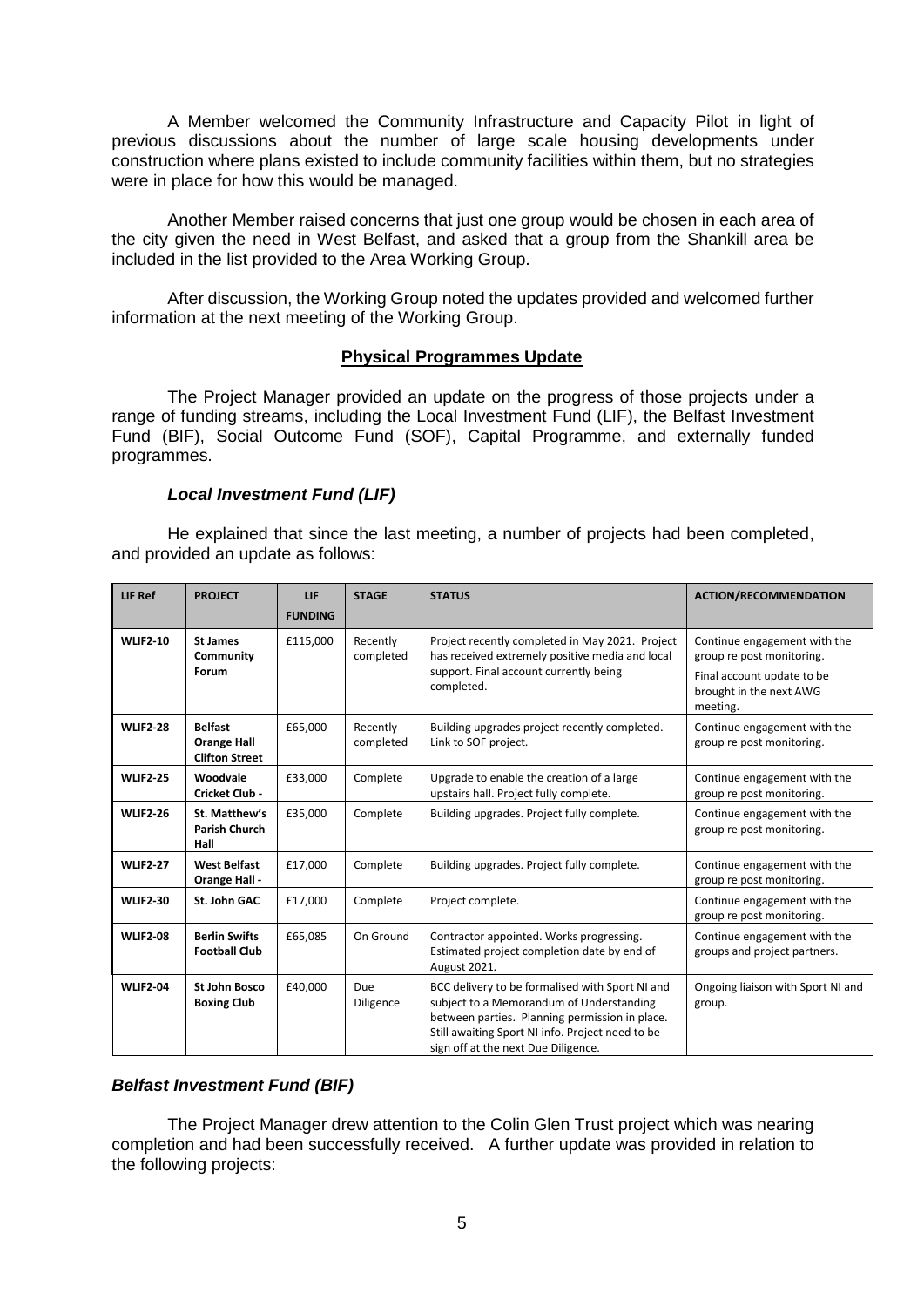| <b>BIF Ref</b> | <b>PROJECT</b>                                                                  | <b>BIF</b><br><b>FUNDING</b> | <b>STAGE</b>                           | <b>STATUS</b>                                                                                                                                                                                                                                                                                                                                                                                                                          | <b>ACTION/RECOMMENDATION</b>                                                                                                    |
|----------------|---------------------------------------------------------------------------------|------------------------------|----------------------------------------|----------------------------------------------------------------------------------------------------------------------------------------------------------------------------------------------------------------------------------------------------------------------------------------------------------------------------------------------------------------------------------------------------------------------------------------|---------------------------------------------------------------------------------------------------------------------------------|
| <b>BIF10</b>   | <b>St Comgall's</b>                                                             | £3,500,000                   | On Ground                              | Project on ground. Estimated completion in<br>January/February 2022.                                                                                                                                                                                                                                                                                                                                                                   | Continue engagement with<br>the group.                                                                                          |
| <b>BIF30</b>   | <b>Colin Glen</b><br><b>Trust</b>                                               | £2,500,000                   | On Ground                              | Project is now largely complete apart from long<br>zipline which is due to complete in August.<br>Toboggan, short zipline, land train, car park and<br>ticket office are now fully operational and site is<br>already experiencing strong visitor numbers. In all,<br>additional funding in excess of £2.5m was levered<br>in to add to Council's original £2.5m investment.<br>Formal launch will be organised for September<br>2021. | Continue engagement with<br>the group.                                                                                          |
| BIF09          | <b>Glencairn</b><br>Community<br>Project                                        | £700,00                      | Uncommitted;<br>Due Diligence<br>stage | Project to be match funded by Education Authority<br>(£500k). Discussed at Due Diligence issues around<br>sustainability. Meeting with Shankill Councillors,<br>Group and EA to develop an options paper with a<br>view to moving the project forward.                                                                                                                                                                                 | Continue engagement with<br>the group and key<br>stakeholders.                                                                  |
| <b>BIF29</b>   | Greater<br><b>Shankill</b><br>Community<br>Council -<br>Royal British<br>Legion | £300,000                     | Uncommitted;<br>Design stage           | Project moved to Stage 2- Uncommitted in March<br>2021. Project progressing to detailed design.<br>Integrated Design Team appointed to prepare<br>tender documents. Building survey undertaken.                                                                                                                                                                                                                                        | Continue engagement with<br>the group. Project Delivery<br>Team established first<br>meeting week commencing<br>23 August 2021. |

# *Capital Programme*

The current status of the live projects for West Belfast was summarised as follows:

| Project                                                                 | <b>Status and update</b>                                                                                                                                                                                                                                                                                                                                                                                                                 |
|-------------------------------------------------------------------------|------------------------------------------------------------------------------------------------------------------------------------------------------------------------------------------------------------------------------------------------------------------------------------------------------------------------------------------------------------------------------------------------------------------------------------------|
| Replacement Service Yard - Falls Park/<br><b>City Cemetery</b>          | Project recently completed. Link to the City Cemetery - National Lottery Heritage Fund<br>project (as per below).                                                                                                                                                                                                                                                                                                                        |
| City Cemetery - National Lottery<br><b>Heritage Fund (formerly HLF)</b> | Stage 3 – Committed, on the ground. Contractor works are progressing well. The new<br>service yard is underway and should be complete by Oct/Nov 2020. It is hoped work will<br>comment on the visitor centre in November and will be completed in Aug/Sept 2021. In<br>tandem with this the restoration works on several of the site's key assets such as the Centre<br>Steps, Victorian Fountains and Mortuary Tower is well underway. |
| <b>Playground Improvement Programme</b><br>2020/21 (City wide)          | Stage 3 – Committed. Falls Park and Vere Foster (Moyard) playgrounds recently completed.                                                                                                                                                                                                                                                                                                                                                 |

# *Externally Funded Programme*

The Project Manager explained that the Council was the delivery partner / agent for a number of government departments on key capital investment programmes, namely, the Executive Office Urban Villages (UV) Programme, the Executive Office Social Investment Fund (SIF), and number of schemes with the Department for Communities Regeneration directorate. He provided the following overview of projects within each programme relevant to West Belfast:

#### *Urban Villages Initiative*

| Project                                                       | <b>Status and update</b>                                                                                                                                                                                                                                                                                                                                                                                                                                   |
|---------------------------------------------------------------|------------------------------------------------------------------------------------------------------------------------------------------------------------------------------------------------------------------------------------------------------------------------------------------------------------------------------------------------------------------------------------------------------------------------------------------------------------|
| Páirc Nua Chollann<br>(New Park in Colin)                     | Ongoing issues with the contractor has impacted project delivery dates. Officers, in<br>conjunction with Legal Services and Urban Villages, are considering future options in relation<br>to the contractor, following which next steps will be identified. Regular communication with<br>the local community remains ongoing and regular meetings are being arranged to update on<br>the current position. Members will be kept up to date with progress. |
| Healthy Living Centre (Sport in the<br><b>Community (PCA)</b> | Final Business Case approved by TEO and letter of offer expected imminently.                                                                                                                                                                                                                                                                                                                                                                               |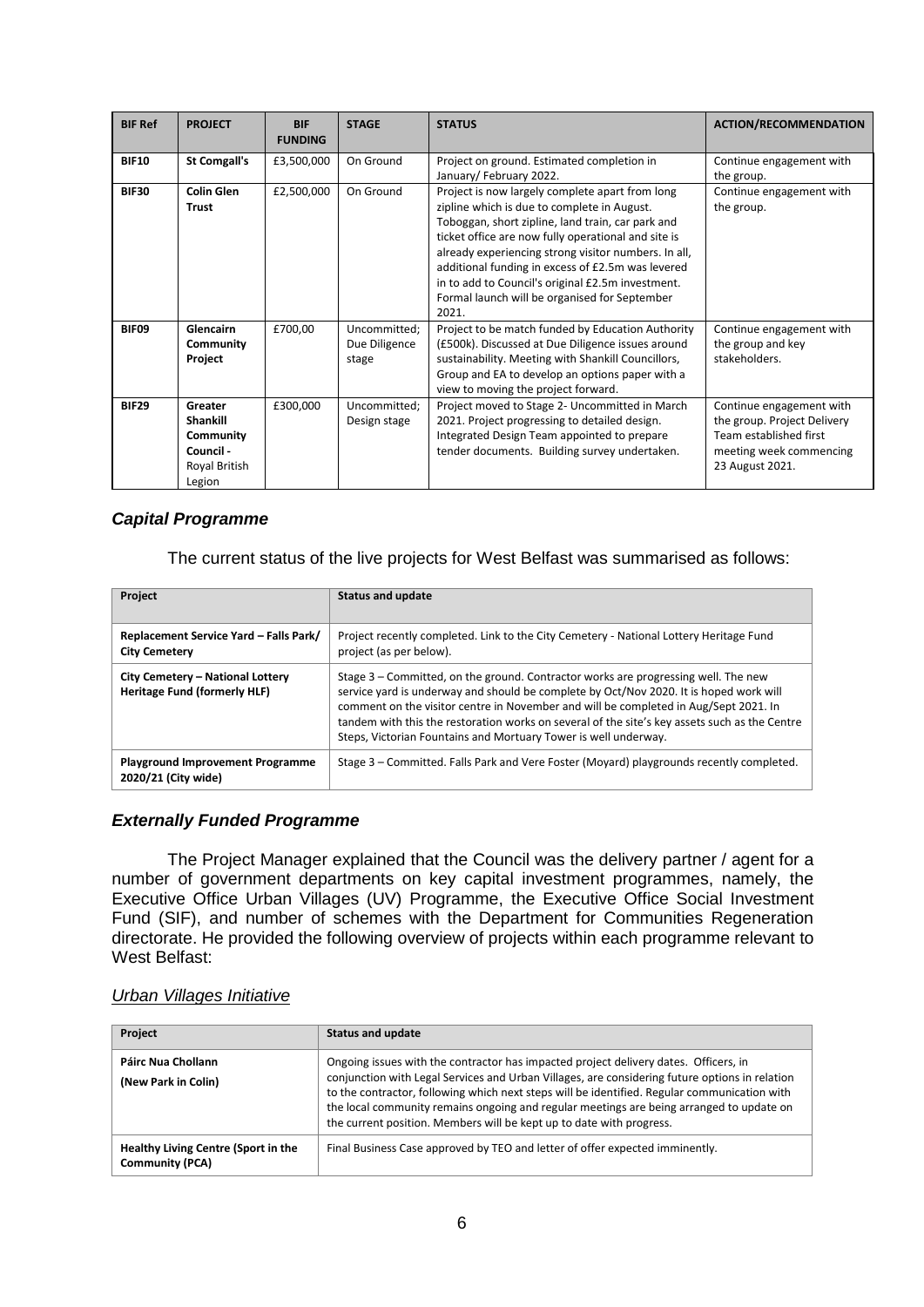| <b>Colin Glen Trust</b>           | Draft Business Case prepared, UV awaiting response from Group regarding funding deficit. |
|-----------------------------------|------------------------------------------------------------------------------------------|
| <b>Colin Valley Football Club</b> | Final Business Case approved by TEO and letter of offer expected imminently.             |

## *Social Investment Fund*

The Project Manager confirmed that works were progressing well at the St. Comgall's site, and drew attention to the update provided within the report:

| Project       | <b>Status and update</b>                                                                                  |
|---------------|-----------------------------------------------------------------------------------------------------------|
| St. Comgall's | Project on ground. Estimated completion in January/February 2022. Link to BIF project – see above update. |
|               |                                                                                                           |

# *PEACE IV*

## The following update on the Peace IV capital projects was provided:

| Project                                              | <b>Status and update</b>                                                                                                                                                                                                                                                                                                                   |
|------------------------------------------------------|--------------------------------------------------------------------------------------------------------------------------------------------------------------------------------------------------------------------------------------------------------------------------------------------------------------------------------------------|
| Springfield Dam & Park                               | The project was completed and opened to the public in December 2020 This work was part of the Forth<br>Meadow Community Greenway project.                                                                                                                                                                                                  |
| <b>Forth Meadow</b><br>Community                     | Planning approvals for remaining sections of the scheme with planners for approval. Letter of Offers from<br>Dfl (£750k) and DfC received (£500k). Contractor on site at Section 1. Estimated completion of SEUPB<br>programme December 2023.                                                                                              |
| <b>Black Mountain Shared</b><br><b>Space Project</b> | Design underway. Revised SEUPB LoO for Phase 1 received and IFI LoO (£500k) received for Phase 2<br>(extension rec'd). Discussions ongoing with DfC and DoJ to bridge gap left by SEUPB for the proposed Phase<br>2 works. Costs continue to be reviewed as the design develops. Estimated completion of SEUPB programme<br>December 2023. |
| <b>Shankill Women's</b><br>Centre                    | Design underway. PQQ documentation for contractor appointment issued. Costs continue to be reviewed<br>as the design develops. Estimated completion of SEUPB programme December 2023.                                                                                                                                                      |

#### *Department for Communities (DfC) funded projects*

The Project Manager provided the following status update on DfC funded projects in West Belfast:

| Project                                   | <b>Status and update</b>                                  |
|-------------------------------------------|-----------------------------------------------------------|
| <b>Playground Improvements Programme</b>  | Falls Park and Vere Foster (Moyard) playgrounds completed |
| Grosvenor 3G pitch carpet replacement     | Project completed                                         |
| Grosvenor Centre playpark                 | Project completed                                         |
| <b>Willowbank Changing pavilion</b>       | Project completed                                         |
| Old Golf Course Road-remedial works       | Project completed                                         |
| <b>Restoration works at City Cemetery</b> | Project completed                                         |
| <b>Colin Glen Trust (multiyear)</b>       | Project completed                                         |
| <b>St James Community Forum</b>           | Project recently completed. Link to LIF project           |
| <b>Berlin Swifts Football Club</b>        | Project on ground. Link to LIF project                    |
| Páirc Nua Chollann                        | Project on ground. Link to UV project (update above)      |
| <b>Forth Meadow Community Greenway</b>    | Project on ground. Link to PeacelV project (update above) |
| Paisley Park - Phase 2                    | Project at initial stage                                  |

In response to a query as to an official launch date of the Colin Glen Trust project, and involvement of the Lord Mayor, the Project Manager undertook to seek an update from the relevant officers.